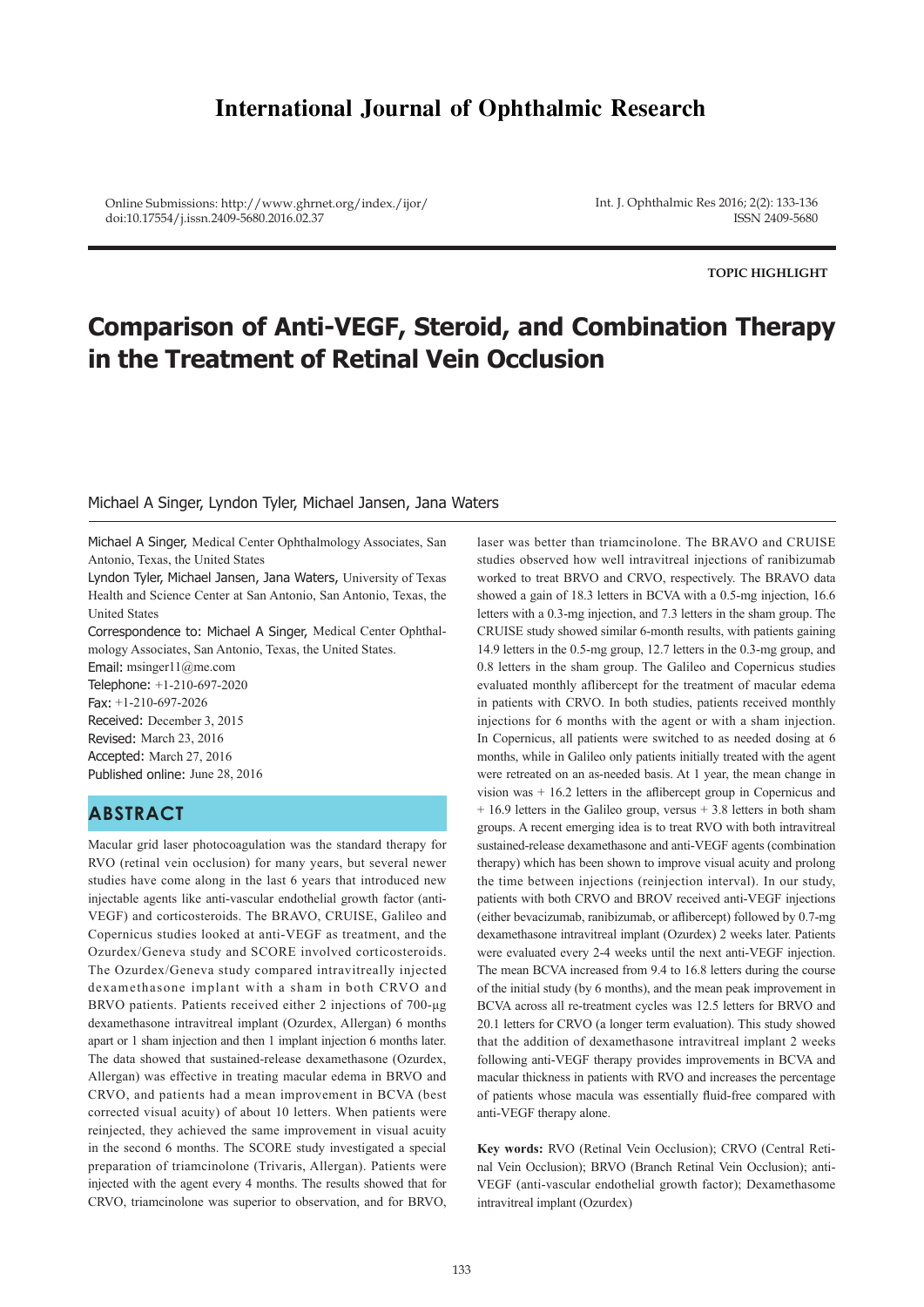#### Singer MA et al. Combination therapy for RVO

© 2016 The Authors. Published by ACT Publishing Group Ltd.

Singer MA, Tyler L, Jansen M, Waters J. Comparison of Anti-VEGF, Steroid, and Combination Therapy in the Treatment of Retinal Vein Occlusion. *International Journal of Ophthalmic Research* 2016; 2(2): 133-136 Available from: URL: http://www.ghrnet.org/index. php/ijor/article/view/1503

#### **INTRODUCTION**

Macular grid laser photocoagulation was the standard therapy for RVO (retinal vein occlusion) for many years. In 1984, it was proven to be effective for treatment for BRVO (branch retinal vein occlusion), specifically the associated macular edema, as demonstrated by the Branch Vein Occlusion study<sup>[1]</sup>. The study results showed laser therapy improved vision by 1.33 lines, compared with 0.23 lines with just observation. The 1995 Central Vein Occlusion Study showed laser photocoagulation as a treatment for macular edema in CRVO (central retinal vein occlusion) did improve angiographic findings, but was not as effective in improving vision $[2]$ .

 Several newer studies have since come along in the last 6 years that introduced new injectable agents like anti-vascular endothelial growth factor (anti-VEGF) and corticosteroids. The BRAVO, CRUISE, Galileo and Copernicus studies looked at anti-VEGF as treatment, and the Ozurdex/Geneva study and SCORE involved corticosteroids.

### **STEROID STUDIES**

The Ozurdex/Geneva study compared intravitreally injected dexamethasone implant with a sham in both CRVO and BRVO patients. This 6-month study was followed by a 6-month open-label follow-up. In the study phase, patients received either 2 injections of a 700-μg biodegradable dexamethasone intravitreal implant (Ozurdex, Allergan) 6 months apart or 1 sham injection and then 1 implant injection 6 months later. Patients were seen at 1, 2, 3 and 6 month visits. The same visit schedule repeated in the second 6 months. Patients with 20/20 vision or OCT < 225 μm did not receive a second injection.

 The data showed that sustained-release dexamethasone (Ozurdex, Allergan) was effective in treating macular edema in BRVO and CRVO. Patients had a mean improvement in BCVA (best corrected visual acuity) of about 10 letters, which peaked at day 60, and 29.3 percent gained 15 or more letters compared to placebo. When patients were reinjected, they achieved the same improvement in visual acuity in the second 6 months $^{[3]}$ . In addition, 20% of patients needed only a single injection to achieve 20/20 vision and OCT < 250 μm, and did not required another injections for the entire course of the 1-year study. In terms of IOP (intraocular pressure), 15% of patients had an elevation > 25 mmHg at day 60, but only 1.2% had such an elevation by day  $180^{[4]}$ .

 The SCORE study investigated a special preparation of triamcinolone (Trivaris, Allergan). Patients were injected with the agent every 4 months unless they attained 20/20 vision or OCT < 225 μm, making further treatment unnecessary, or the treatment was contraindicated due to intraocular pressure (IOP) elevation, or the treatment was determined futile on the basis of OCT imaging or a lack of increase in visual acuity or no decrease in OCT over 8 months.

 The results showed that for CRVO, triamcinolone was superior to observation both initially and at 1 and 2 years<sup>[4]</sup>. They also showed that for BRVO, laser was better than triamcinolone at 1,2 and 3 years[5]. IOP-lowering drugs were required in both CRVO and BRVO studies: in 7% and 3% respectively, of the standard care groups; 18% and 11%, respectively, of the 1-mg groups; and 32% and 57%, respectively, of the 4-mg groups.

## **ANTI-VEGF STUDIES**

The BRAVO and CRUISE studies were 12-month studies that observed how well intravitreal injections of ranibizumab worked to treat BRVO and CRVO, respectively. In both studies, patients received either monthly ranibizumab injections or monthly sham injections for the first 6 months. Then, after month 6, the patients in the sham group in BRAVO received monthly injections as needed and rescue laser. The patients in the sham group in CRUISE had a 6-month observation period with monthly injections as needed after month 6. Patients were seen monthly throughout both studies.

 At 6 months, the BRAVO data demonstrated a gain of 18.3 letters in best corrected visual acuity (BCVA) in the 0.5-mg group, 16.6 letters in the 0.3-mg group, and 7.3 letters in the sham group. In addition, approximately 60% of patients in the 0.5-mg group gained 3 lines of vision in contrast to 7.3% in the sham group<sup>[6]</sup>.

 The CRUISE study showed similar 6-month results, with patients gaining 14.9 letters in the 0.5-mg group, 12.7 letters in the 0.3-mg group, and 0.8 letters in the sham group. About 47% of patients in the 0.5-mg and 0.3-mg groups gaining 3 lines of vision versus 16.9% in the sham cohort. In both the BRAVO and CRUISE studies, patients received monthly injections in the first 6 months. The 12-month data showed that these effects were sustained with an average of approximately 3 additional injections<sup>[7]</sup>.

 The Galileo and Copernicus studies evaluated monthly aflibercept for the treatment of macular edema in patients with CRVO. In both studies, patients were injected monthly for 6 months with the agent or with a sham preparation. In Copernicus, all patients were switched to as needed dosing at 6 months, while in Galileo only patients initially treated with the agent were allowed to be retreated on an asneeded basis. Retreatment criteria included: an increase on >50 μm in central macular thickness from lowest previous measurement, new or persistent cystic retinal changes or subretinal fluid or persistent diffuse edema > 250 μm in central subfield, loss of > 5 letters from best pervious measurement with any increase in central retina thickness, or increase of > 5 letters between current and most recent visit.

 At 1 year, the mean change in vision was + 16.2 letters in the aflibercept group in Copernicus and  $+16.9$  letters in the Galileo group, versus  $+3.8$  letters in both sham groups<sup>[8,9]</sup>. The proportion of patients who gained  $> 15$  letters was 60.2% in the treated group versus 32.4% in the sham group in Galileo, and 55.3% in the treated group versus 30.1% in the sham group in Copernicus<sup>[10]</sup>.

#### **COMBINATION THERAPY**

A more recent emerging idea is to treat RVO with both intravitreal sustained-release dexamethasone and anti-VEGF agents. Treatment with monotherapy of anti-VEGF agents works well, but has its limitations. One example is there are some cases of resistance that begins to develop. This is possibly due to incomplete effect or rebound retinal edema when the injections are switched from monthly to as needed. Also, the duration of effect of a given injection is not known, and neither is the number of injections necessary to control the disease. Another concern is how often patients should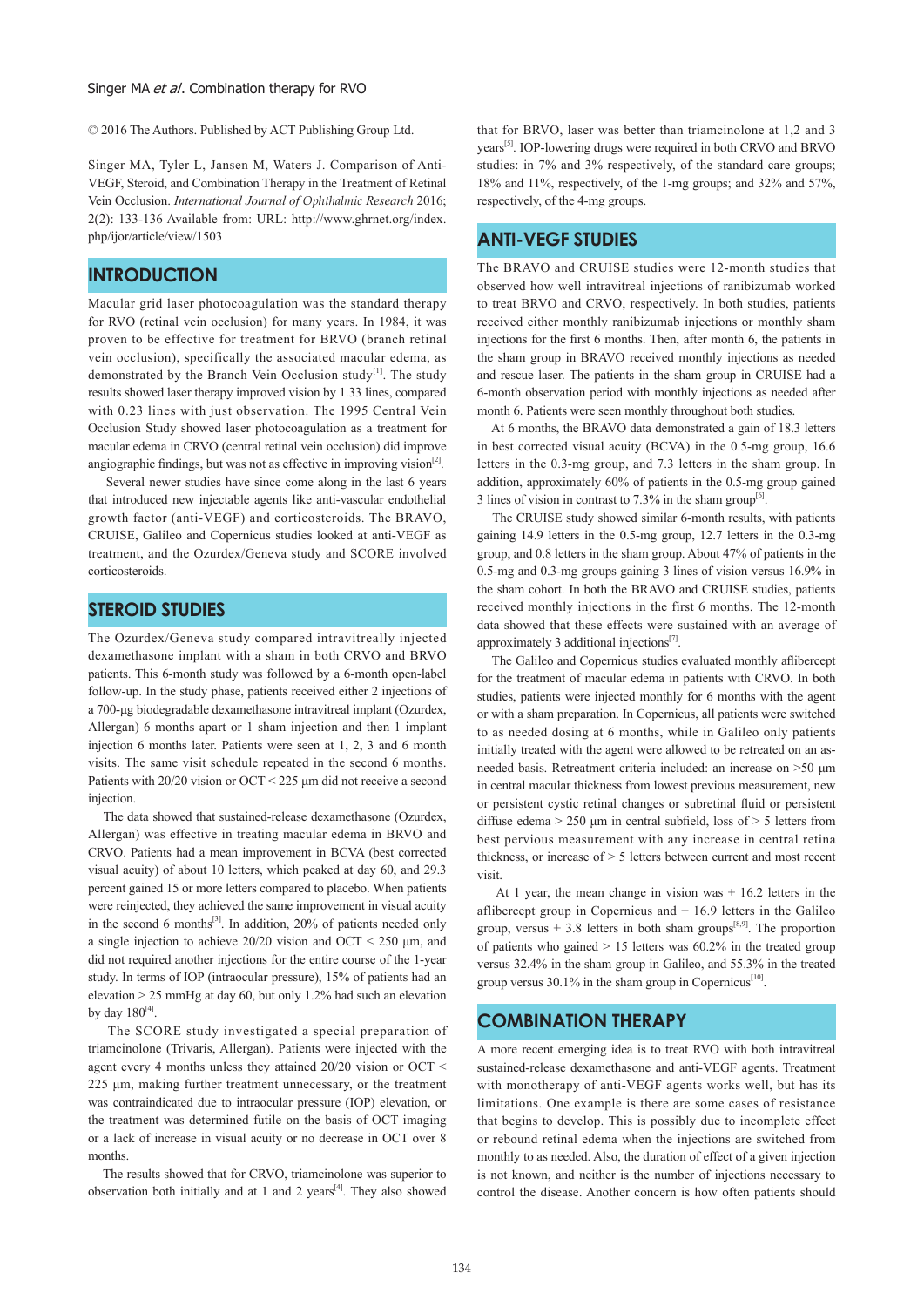be followed in order to maximize the effect while decreasing the incidence of rebound edema. Combination therapy may alleviate these concerns as it has been shown to improve visual acuity and prolong the time between injections (reinjection interval).

For about 5 years, our practice and others<sup>[11,12,13]</sup> have studied the effects of combining anti-VEGF medications with dexamethasone intravitreal implants to determine improvement in visual acuity, CFT (central foveal thickness) and the sustainability of multiple applications of combination therapy in RVO. Our study was a prospective, institutional review board-approved trial in which patients with both central and branch vein occlusions received anti-VEGF injections (either bevacizumab, ranibizumab, or aflibercept) followed by a 0.7-mg dexamethasone intravitreal implant (Ozurdex) 2 weeks later. Inclusion criteria: patients with CRVO or BRVO with visual acuity of  $20/40$  to  $20/200$  (Snellen acuity) and OCT  $> 300$ μm (as measured by Cirrus OCT), patients that were anti-VEGF naïve, or had received prior anti-VEGF therapy (> 6 weeks prior), and patients that had received 3 treatment cycles of anti-VEGF and dexamethasone injections or had follow up greater than 14 months<sup>[11]</sup>. Exclusion criteria included patients that had a vitrectomy, rubeosis, or advanced glaucoma<sup>[8,9]</sup>.

 The primary outcome was the time to retreatment; secondary outcomes included central foveal thickness (using OCT), visual acuity (Snellen) and safety (cataracts and percentage of patients with  $IOP > 23$  mmHg). All patients were treated with anti-VEGF agents (either bevacizumab, ranibizumab, or aflibercept) at baseline, and all received a dexamethasone intravitreal implant 2 weeks later. Evaluations were carried out at baseline (visit 1), week 2 (visit 2), week 4 to 6 (visit 3), and every 4 weeks thereafter, until the next anti-VEGF injection. Patients were retreated with anti-VEGF agents if retinal thickness increased to  $> 290$  μm, or if the visual acuity had decreased by 6 Snellen letters  $\rm ^{[11]}$ 

Our initial analysis was initially published in  $2012^{[11]}$ , which looked at patients treated for up to 6 months with bevacizumab or

ranibizumab and DEX implant. A more recent long term analysis was done to determine if there was any change in effectiveness of combination therapy over time as well as to determine any new safety signals<sup>[14]</sup>. In the initial analysis, 34 eyes of 33 patients ( $n = 34$ ) participated in the study. The mean BCVA increased from 9.4 to 16.8 letters during the course of the study (Figure  $1$ )<sup>[11]</sup>. The mean change in OCT-measured retinal thickness decreased by 154 μm at 2 weeks with an additional 61 μm decrease seen at weeks 4 and 6 (Figure 2) [11]. In our more recent study, 62 eyes of 60 patients were evaluated (*n*  = 62). CRVO was present in 22 patients and BRVO in 40. Fourteen patients had received prior bevacizumab therapy. The age range was 38 to 98 years old, with 68% female and 32% males.

 The mean cycle time of all patients was 134 days. Fifty cycles (21%) had a cycle length of 6 months or greater, and of the patients who had cycles of less than 6 months in length, the mean cycle length was 120 days. Additionally, there was no statistically significant difference in mean intertreatment interval among six injection cycles, suggesting that the reinjection interval does not change over time. The mean peak improvement in BCVA across all treatment cycles



**Figure 1** Mean visual acuity improvement over time overall and divided by disease types<sup>[11]</sup>. (Reprinted from Retina pg 1291)



**Figure 2** Reduction in central field thickness on spectral-domain OCT over time, overall, and divided by disease type[11]. (Reprinted from Retina pg 1292).